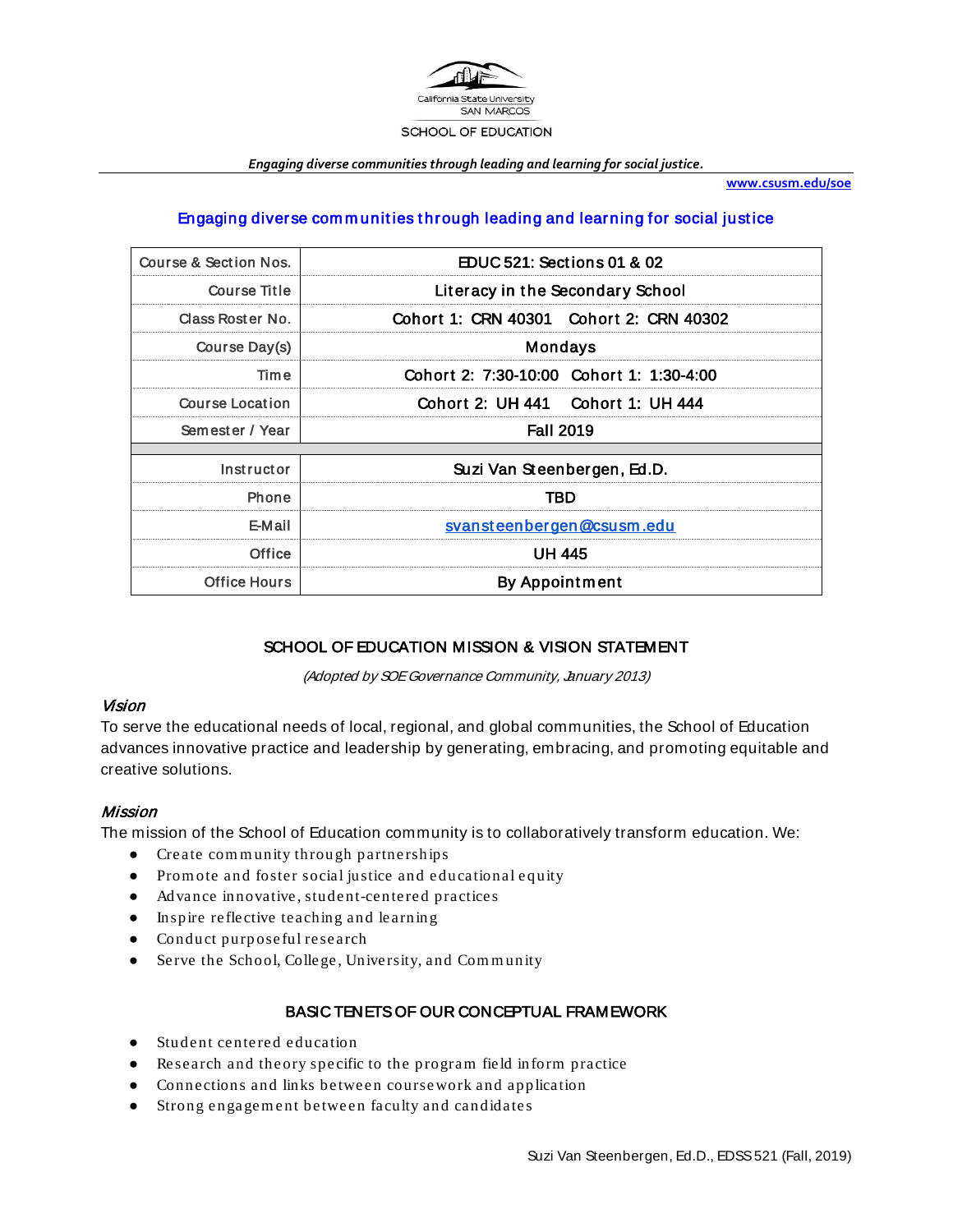- Co-teaching clinical practice
- Culturally responsive pedagogy and socially just outcome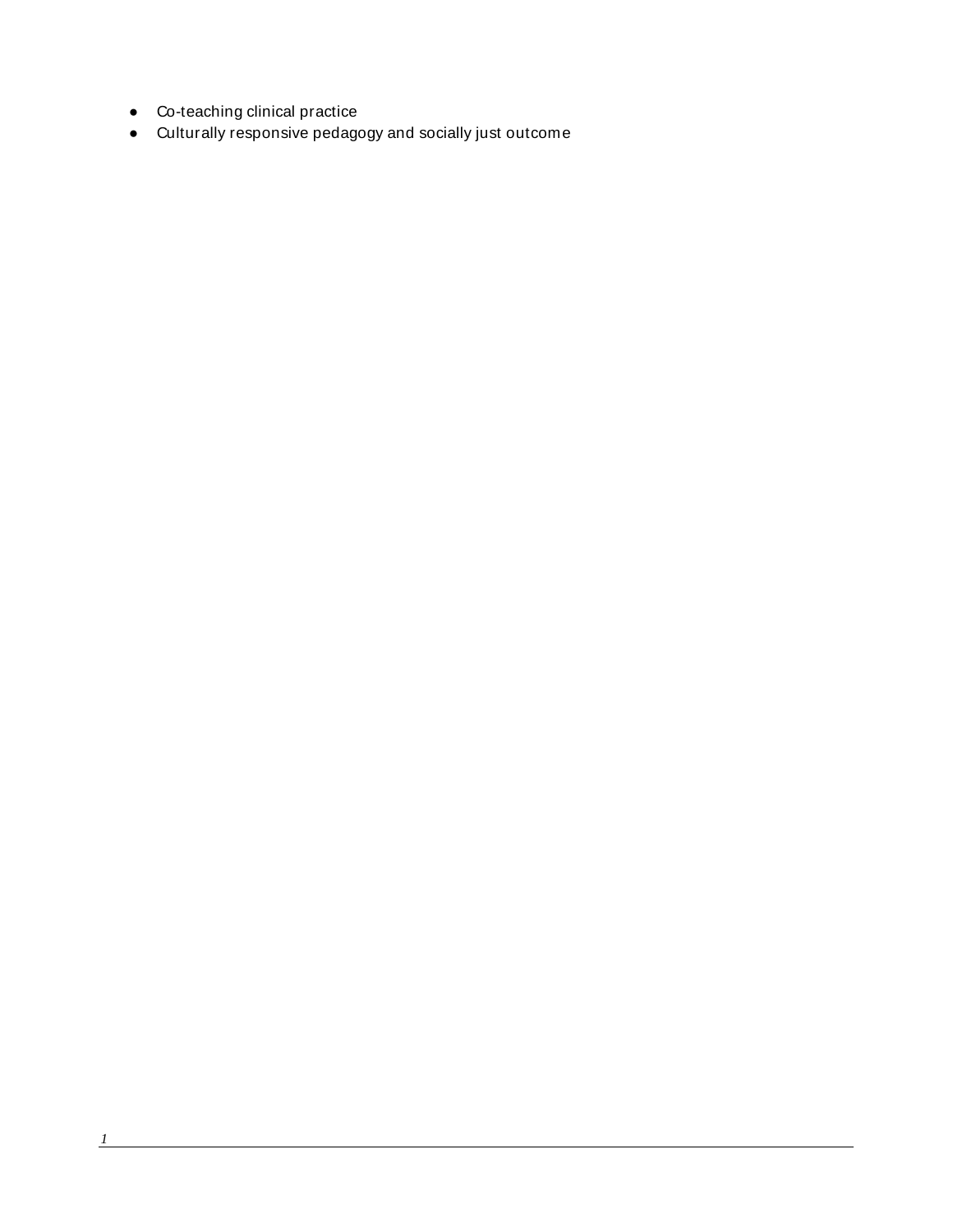## **Table of Contents**

| <b>COURSE DESCRIPTION</b>                                      | $\overline{2}$    |
|----------------------------------------------------------------|-------------------|
| Course Prerequisites                                           | 3                 |
| Course Objectives                                              | 3                 |
| REQUIRED TEXTS, MATERIALS AND/OR ACCOUNTS                      | 4                 |
| Required Text for all content areas:                           | 4                 |
| Additional Recommendation for Science Teachers:                | 4                 |
| Additional Recommendation for Mathematics Teachers:            | 4                 |
| Optional Resources Available in the Kellogg Library:           | 4                 |
| Cougar Courses                                                 | 5                 |
| <b>COURSE LEARNING OUTCOMES</b>                                | 5                 |
| Authorization to Teach English Learners                        | 5                 |
| Teacher Performance Expectation (TPE) Competencies (2017)      | 5                 |
| Teacher Performance Assessment                                 | 6                 |
| Expected Dispositions for the Education Profession             | 6                 |
| PROGRAM STUDENT LEARNING OUTCOMES (PSLOs)                      | 6                 |
| <b>Course Schedule</b>                                         | 7                 |
| COURSE REQUIREMENTS AND GRADED COURSE COMPONENTS               | 10                |
| Course Assignments                                             | 10                |
| Grading Standards                                              | 11                |
| Final Exam Statement                                           | 11                |
| School of Education/Course Attendance Policy                   | 11                |
| Policy on Late/Missed Work                                     | 11                |
| <b>GENERAL CONSIDERATIONS</b>                                  | 12                |
| CSUSM Academic Honesty Policy                                  | 12                |
| Plagiarism                                                     | $12 \overline{ }$ |
| Students with Disabilities Requiring Reasonable Accommodations | $12 \overline{ }$ |
| Credit Hour Policy Statement                                   | 12                |
| All University Writing Requirement                             | 13                |
| Electronic Communication Protocol                              | 13                |
|                                                                |                   |

#### COURSE DESCRIPTION

<span id="page-2-0"></span>This course explores the issues of literacy development—reading, writing, listening, and speaking across core content areas of the school curriculum . This course addresses the needs of proficient readers and writers as well as those who struggle and students who are English Language Learners. It will help all teachers take responsibility for fostering attitudes and skills that encourage every student to utilize successful literacy for understandin g and lifelong learning.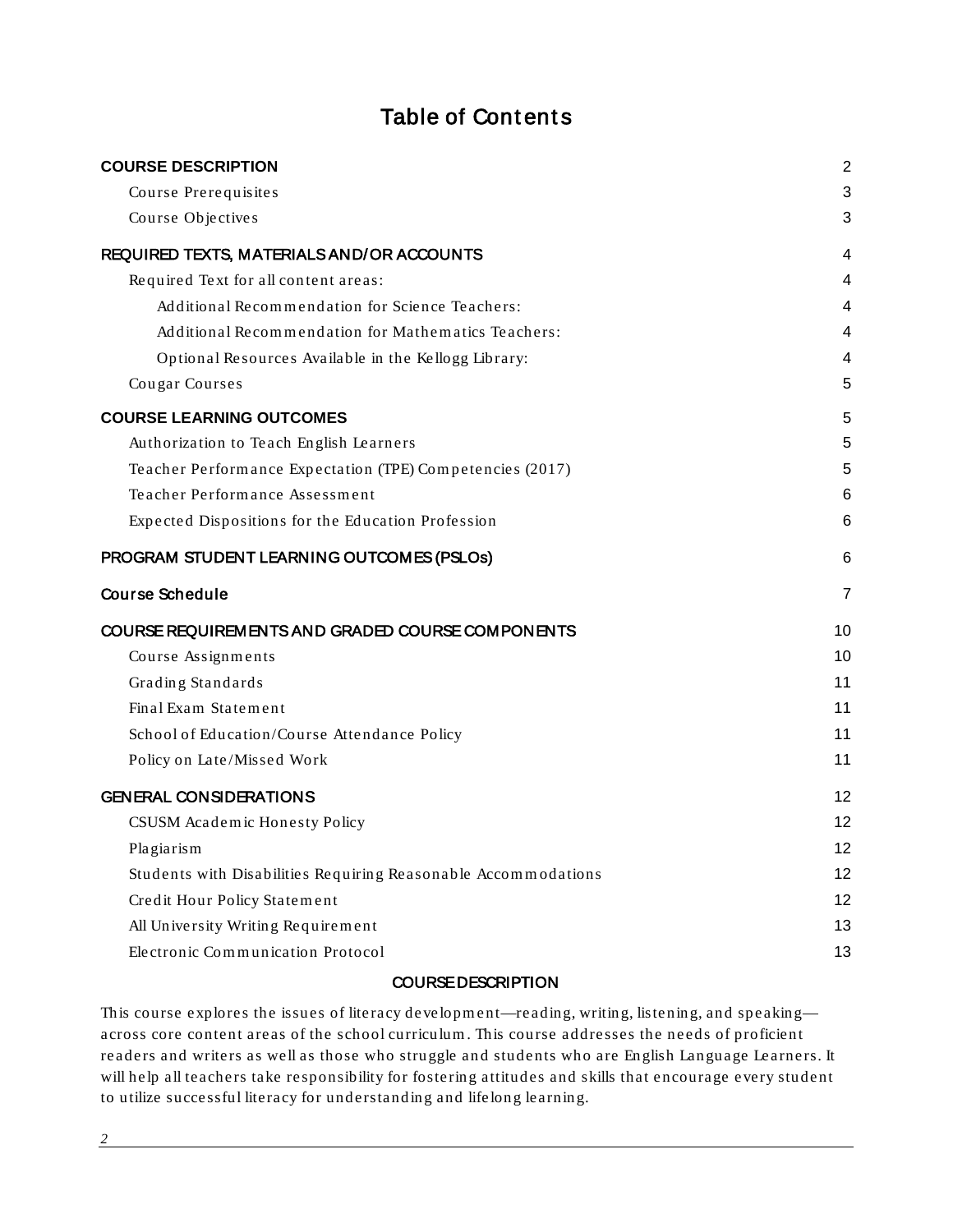Additionally, SOE classes use common pedagogical language, lesson plans (lesson designs), and unit plans (unit designs) in order to support and ensure your success on the edTPA and more importantly in your credential program.

#### <span id="page-3-0"></span>Course Prerequisites

Admission to the Single Subject Program; EDUC 350, EDUC 364, EDUC 422.

#### <span id="page-3-1"></span>Course Object ives

Upon successful completion of this course, candidates will be able to discuss core principles, apply them in the secondary classroom and answer the following essential questions.

Core Principles and Essential Questions we will pursue throughout the course:

- 1. Reading Processes: the literacy processes and factors that affect reading development and proficiency are complex.
	- How do elem ents of the reading process influence skilled or proficient reading?
	- What is the role of metacognition during the reading process?
	- What role does background knowledge play in reading?
	- How do teachers incorporate their knowledge of reading theories and processes into content lessons?
- 2. Com prehension and Content Learning: com prehension and content learn ing are increased throu gh vocabulary developm ent, and writin g, liste ning, discussion, and read ing texts.
	- How do teachers support adolescents' reading fluen cy, com prehension, and content learnin g?
	- How do teachers support com prehension of conten t text throu gh vocabulary development?
	- How do teachers use writing in various genres to help adolescents understand nonfiction texts, includin g inform ational and expository texts?
	- How do teachers use discussion and instruction al conversations to support reading com prehension?
	- 3. Adolescent Literacy: Proficient adolescent readers engage in reading te xts critically and deeply.
		- Given what we know about who adolescents are, how they learn, and what they read, how do teachers motivate them to engage meaningfully with text?
		- How do teachers draw on adolescents' m ultiple literacies to create a foundation for academ ic literacy?
		- How do teachers use critical literacy to deepen adolescents' com prehension of m ultiple te xts?
		- How can teachers create classroom environ m ents that facilitate the social interaction necessary for adolescents' literacy development?
- 4. Assessm ent: Inform al and form al literacy assessm ents guide effective secondary content instruction.
	- How do content teachers use literacy assessm ents to determ ine their students' reading and writing abilities, backgrounds, and in terests?
	- How do teachers use inform al and form al assessm ent findin gs to gu ide the design and implementation of content lessons?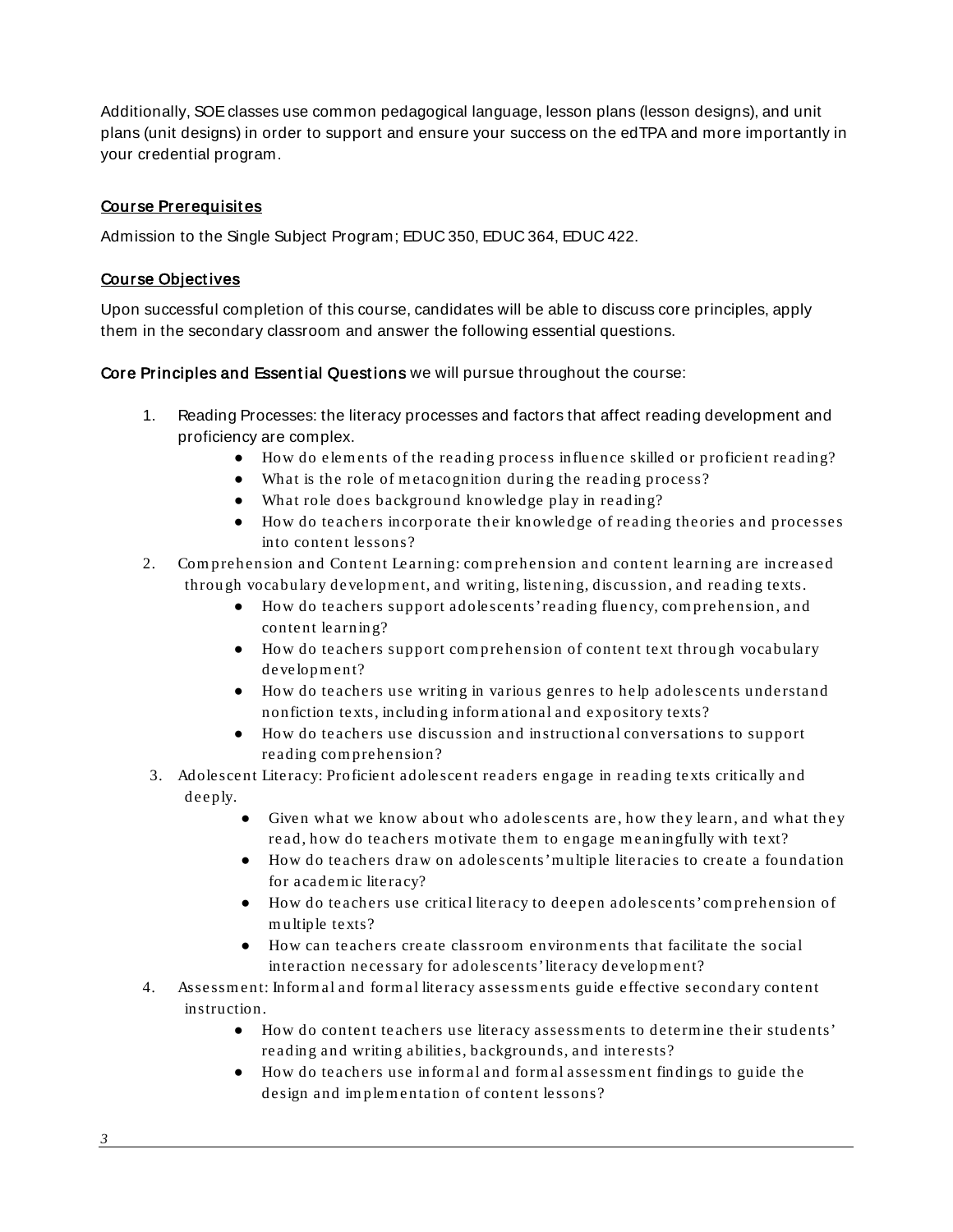- How do teachers select and evaluate the appropriateness of texts for their particular students?
- When and how should teachers refer students to a reading specialist or for special education services?
- 5. Differentiation: Adolescents learn most effectively when instruction addresses their academic, linguistic, and cultural needs and interests.
	- What is differentiated instruction?
	- How do teachers effectively differentiate instruction?
	- In what ways do teachers select and adapt texts and other content materials for students with diverse literacy needs?
	- What instructional approaches and strategies should be selected to make content accessible for all students?
- 6. Planning and Integration: Effective content lessons include the integration of literacy strategies for the purpose of content learning.
	- How do teachers use literacy strategies to promote literacy development and content learning?
	- How do teachers select and coordinate literacy strategies to support students' access to text?
	- How do teachers select and coordinate literacy strategies to help students develop into proficient writers?
	- How do teachers use literacy strategies to foster metacognition and critical thinking in their students?

## REQUIRED TEXTS, MATERIALS AND/OR ACCOUNTS

#### <span id="page-4-1"></span><span id="page-4-0"></span>Required Text for all content areas:

Daniels, H. & Zemelman, D. (2014). Subjects Matter: Exceeding Standards Through Powerful Content-Area Reading, Second Edition. Portsmouth, NH: Heinemann.

#### <span id="page-4-2"></span>**Additional Recommendation for Science Teachers:**

Grant, M., Fisher, D., & Lapp, D. (2015). Reading and Writing in Science: Tools to Develop Disciplinary Literacy, Second Edition. Thousand Oaks, CA: Corwin.

#### <span id="page-4-3"></span>**Additional Recommendation for Mathematics Teachers:**

Kenney, J., Hancewicz, E., Heuer, L., Metsisto, D., & Tuttle C. (2005). Literacy Strategies for Improving Mathematics Instruction. Alexandria, VA: ASCD.

#### <span id="page-4-4"></span>**Optional Resources Available in the Kellogg Library:**

Fisher, D., Frey, N., & Lapp. D. (2012). Teaching Students to Read Like Detectives: Comprehending, Analyzing, and Discussing Text. Bloom in gton IN: Solution Tree Press.

Monte-Sano, C., De La Paz, S. & Felton, M. (2014). Reading, Thinking, and Writing About History: Teaching Argument Writing to Diverse Learners in the Common Core Classroom. New York: Teachers College Press.

Wineburg, S., Martin, D. & Monte-Sane, C. (2013). Reading Like a Historian: Teaching Literacy in Middle and High School. New York: Teachers College Press.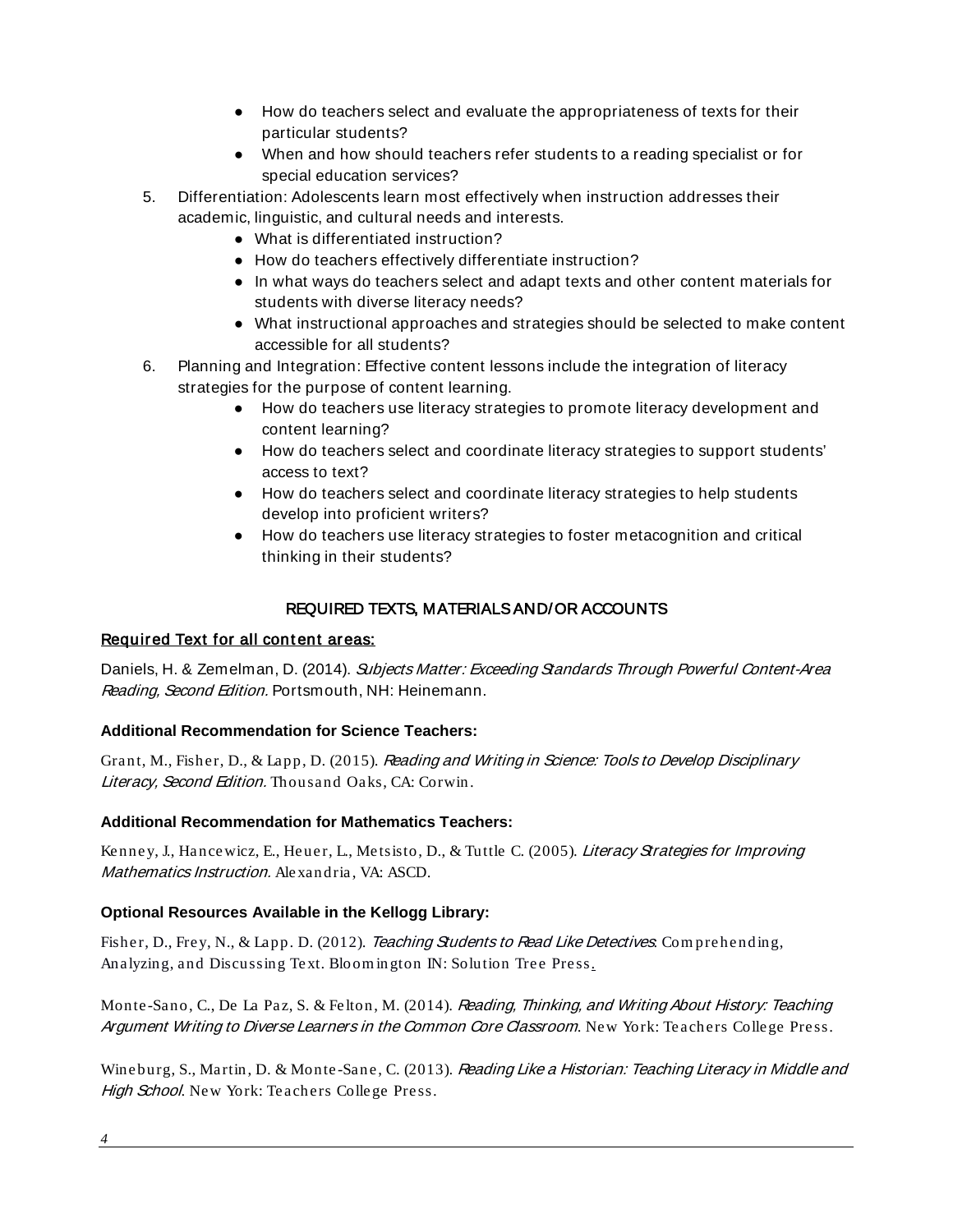Reading and Writing across the High School Science and Math Curriculum. Teaching Resources in the ERIC Database (TRIED).<http://eric.ed.gov/?id=ED347518>

#### <span id="page-5-0"></span>Cougar Courses

<span id="page-5-1"></span>You have access to the Cougar Course website for EDSS 521 when you register for the class.

#### COURSE LEARNING OUTCOMES

#### <span id="page-5-2"></span>Authorization to Teach English Learners

This credential program has been specifically designed to prepare teachers for the diversity of languages often encountered in California public school classrooms. The authorization to teach English learners is met through the infusion of content and experiences within the credential program, as well as additional coursework. Candidates successfully completing this program receive a credential with authorization to teach English learners. (Approved by CCTC in SB 2042 Program Standards, August 02).

#### <span id="page-5-3"></span>Teacher Perform ance Expect at ion (TPE) Com pet encies (2017)

The course objectives, assignments, and assessments have been aligned with the CTC standards for (Single Subject, Multiple Subject, Special Education, etc.) Credential. This course is designed to help teachers seeking a California teaching credential to develop the skills, knowledge, and attitudes necessary to assist schools and districts in implementing effective programs for all students. The successful candidate will be able to merge theory and practice in order to realize a comprehensive and extensive educational program for all students. You will be required to formally address the following CSUSM local TPEs in this course:

TPE 1: Engaging and Supporting all Students in Learning

1.2 Connecting learning to students' prior knowledge, backgrounds, life experiences, and interests

1.3 Connecting subject matter to meaningful, real-life contexts

1.5 Promoting critical thinking through inquiry, problem solving, and reflection

TPE 4: Planning Instruction and Designing Learning Experiences for All Students

4.1 Using knowledge of students' academic readiness, language proficiency, cultural background, and individual development to plan instruction.

4.3 Developing and sequencing long-term and short-term instructional plans to support student learning.

4.5 Adapting instructional plans and curricular materials to meet the assessed learning needs of all students.

#### TPE 5: Assessing Students for Learning

5.1 Applying knowledge of the purposes, characteristics, and uses of different types of assessments.

5.2 Collecting and analyzing assessment data from a variety of sources to inform instruction.

5.3 Review data, both individually, and with colleagues, to monitor student learning.

5.4 Using assessment data to establish learning goals and to plan, differentiate, and modify instruction.

5.5 Involving all students in self-assessment, goal setting, and monitoring progress.

5.6 Using available technologies to assist in assessment, analysis, and communication of student learning.

5.7 Using assessment information to share timely and comprehensible feedback with students and their families.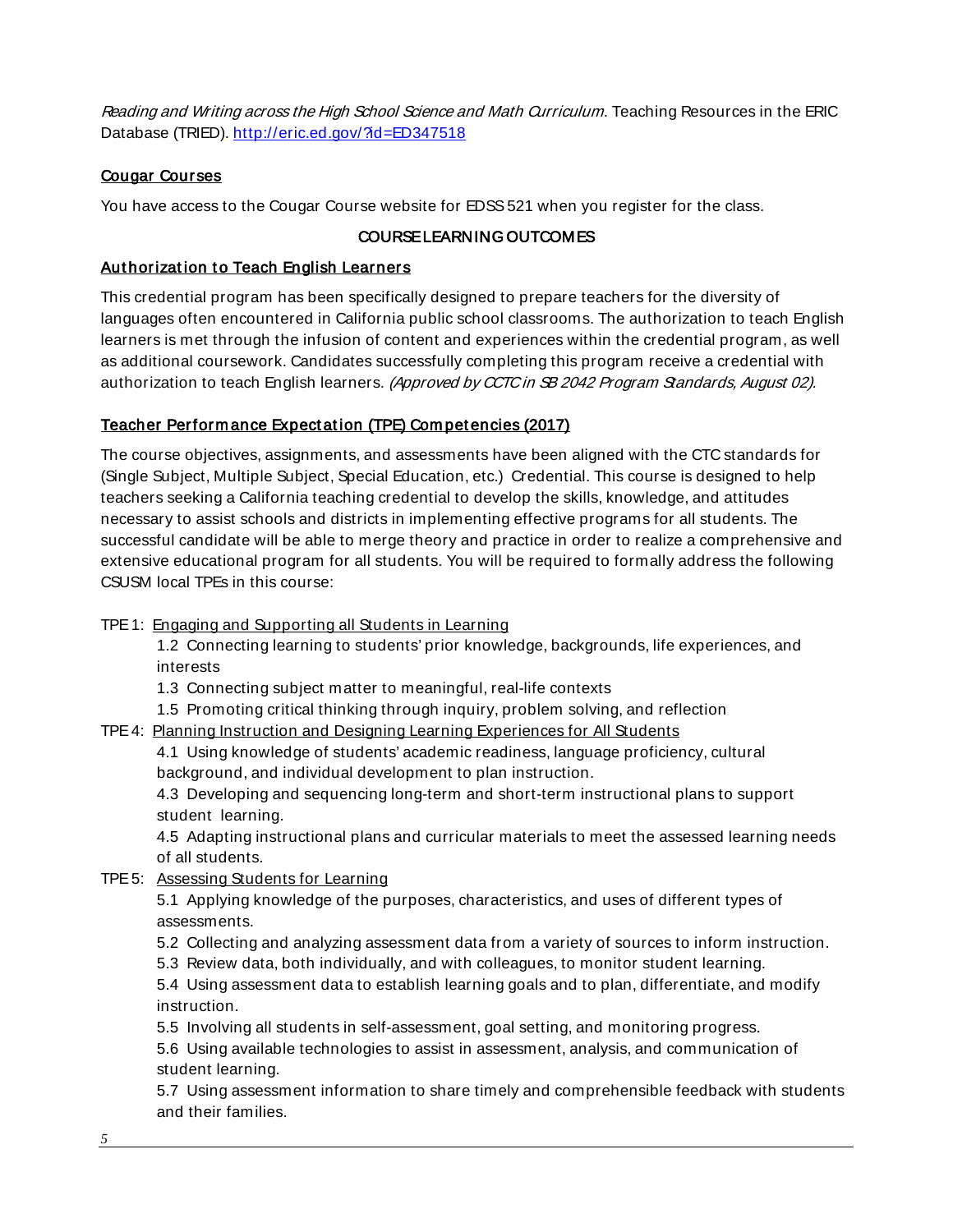#### TPE 6: Developing as a Professional Educator

- 6.1 Reflecting on teaching practice in support of student learning.
- 6.7 Demonstrating professional responsibility, integrity, and ethical conduct.

#### <span id="page-6-0"></span>Teacher Perform ance Assessm ent

Beginning July 1, 2008 all California credential candidates must successfully complete a state-approved Teacher Performance Assessment (TPA), as part of the credential program of preparation. During the 2018-19 academic year the CSUSM credential programs will use the CalTPA (California Teacher Performance Assessment)

CalTPA: To assist with your successful completion of the CalTPA, a series of informational seminars are offered over the course of the program. TPA related questions and logistical concerns are to be addressed during the seminars. Your attendance to TPA seminars will greatly contribute to your success on the assessment. The CalTPA Candidate Handbook, TPA seminar schedule, and other TPA support materials may be found on this website:<http://www.ctcpa.nesinc.com/Home.aspx>

Additionally, to support your success in your credential program and with TPA, SOE classes use common pedagogical language, lesson plans (lesson designs), and unit plans (unit designs).

#### <span id="page-6-1"></span>**Expected Dispositions for the Education Profession**

Education is a profession that has, at its core, certain dispositional attributes that must be acquired and developed. Teaching and working with learners of all ages requires not only specific content knowledge and pedagogical skills, but positive attitudes about multiple dimensions of the profession. The School of Education has identified six dispositions that must be evident in teacher candidates: social justice and equity, collaboration, critical thinking, professional ethics, reflective teaching and learning, and lifelong learning. These dispositions have observable actions that will be assessed throughout the preparation program. For each dispositional element, there are three levels of performance unacceptable, initial target, and advanced target. The description and rubric for the three levels of performance offer measurable behaviors and examples.

The assessment is designed to provide candidates with ongoing feedback for their growth in professional dispositions and includes a self-assessment by the candidate. The dispositions and rubric are presented, explained and assessed in one or more designated courses in each program as well as in clinical practice. Based upon assessment feedback candidates will compose a reflection that becomes part of the candidate's Teaching Performance Expectation portfolio. Candidates are expected to meet the level of *initial target* during the program.

#### PROGRAM STUDENT LEARNING OUTCOMES (PSLOs)

<span id="page-6-2"></span>Teacher Candidates will be required to complete a Teaching Performance Assessment, show proof of Teacher Performance Expectations (as referred to above) and complete critical assessment tasksspecific assignments for this course. It is the teacher candidate's responsibility to understand expectations and complete assignments by stated due dates.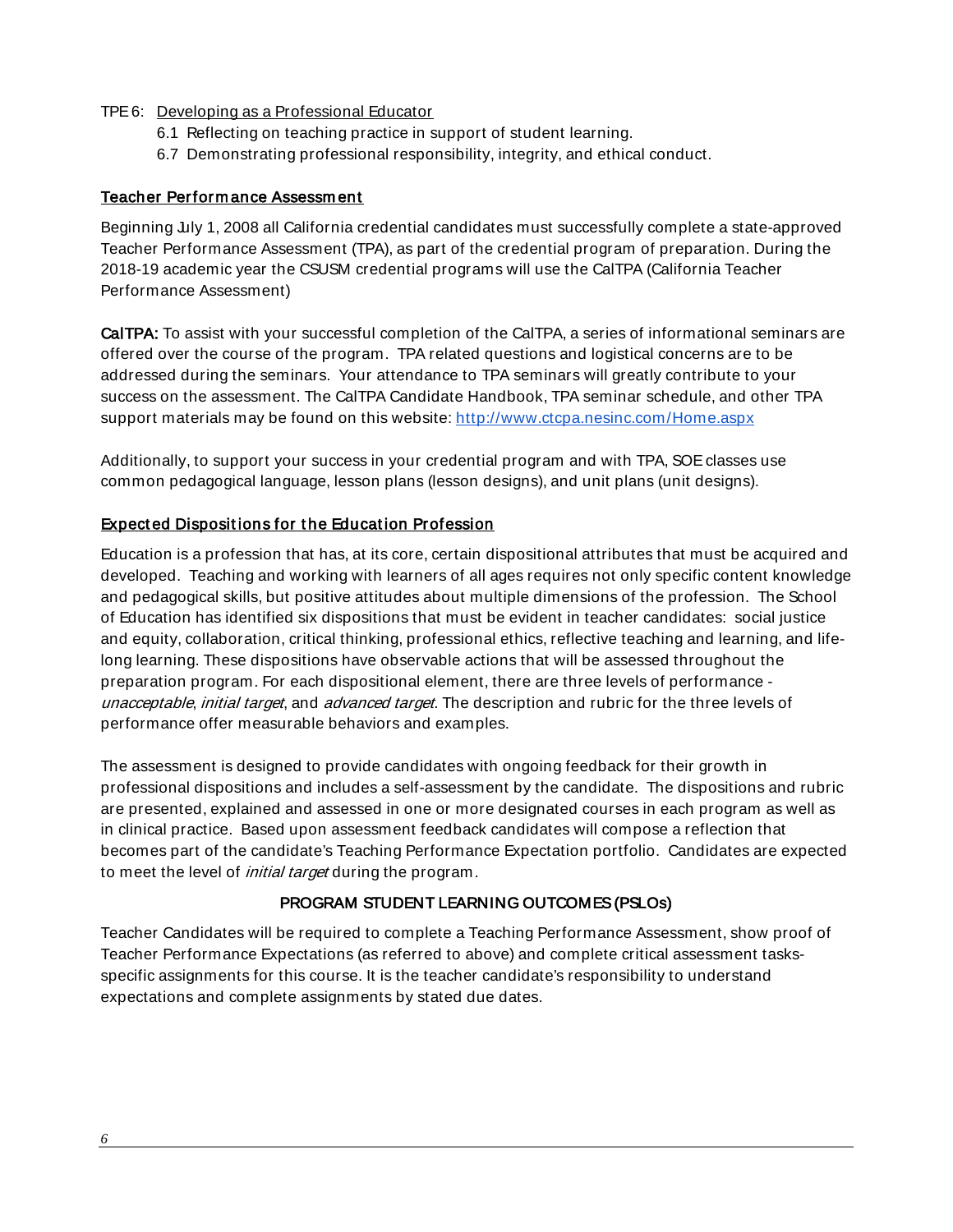# **COURSE SCHEDULE**

Subject to Change As Needed; See LIVE/Updated Version of Course Schedule

## <span id="page-7-0"></span>Note: Assignments & Readings are due at the start of class for the listed week.

| <b>Week</b>    | Date                                            | Agenda                                                                                                                                                | Assignment(s) &<br><b>Readings Due</b>                                                                                                                                   |
|----------------|-------------------------------------------------|-------------------------------------------------------------------------------------------------------------------------------------------------------|--------------------------------------------------------------------------------------------------------------------------------------------------------------------------|
| 1              | August 26                                       | The role of content teachers in ensuring<br>equitable access via literacy instruction.<br>The 'Reading Minute"                                        | Read: Chapter 1, Subjects<br>Matter;                                                                                                                                     |
|                |                                                 |                                                                                                                                                       | Due: Take Notes using<br>handout provided. Submit to<br>assignment slot by 7:30 a.m.<br>on Aug. 26.                                                                      |
| $\overline{2}$ | September 2<br>Labor Day<br>[Online<br>Session] | Online Session: What does it mean to read?<br>Understanding purpose<br>What are asking our students to do?                                            | Read: Chapter 2, Subjects<br><b>Matter</b><br>Due: Follow prompt in Cougar<br>Courses & post your blog<br>response; post 2 responses as<br>well. Deadlines posted in CC. |
| 3              | September 9<br><b>Joint Session</b>             | bint Session: Collaborative Vocabulary Lesson<br>Planning                                                                                             | Read: Kinsella Article (see e-<br>mail from Suzi).<br>Due: N/A                                                                                                           |
| $\overline{4}$ | September 16                                    | What does quality, robust literacy instruction<br>look like?<br>Additional Vocabulary Strategies<br>Strategy Presentation Prep (Due Week<br>6)        | Read: Chapters $5 & 11$ ,<br>Subjects Matter; mark<br>strategies you might want to<br>try).<br>Due: TBD                                                                  |
| 5              | September 23<br><b>Joint Session</b>            | <b>Joint Session: Assessment</b>                                                                                                                      | Read: TBD<br>Due: TBD                                                                                                                                                    |
| 6              | September 30                                    | Planning a Literacy mini-lesson (within your<br>content lesson).<br><b>Strategy Presentations</b><br>Brainstorm For Your Mini-Lesson<br>Planning Time | Read: Chapters $5 & 11$ ,<br><b>Subjects Matter</b><br>Due: TBD                                                                                                          |
| $\tau$         | October 7                                       | What should students be reading?                                                                                                                      | Read: Chapters 3 & 4, Subjects                                                                                                                                           |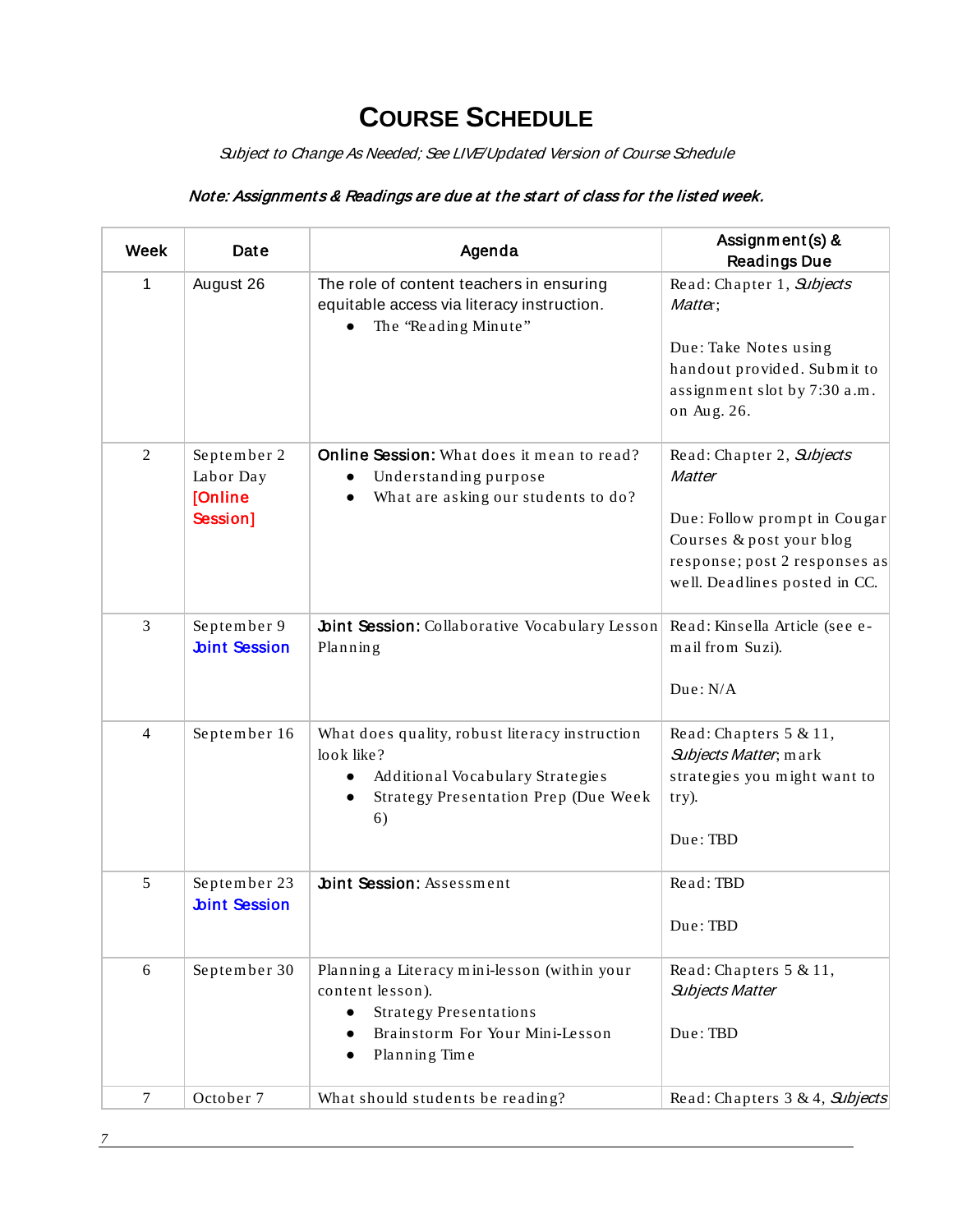|         |                                    | Moving beyond just the textbook.                                                                                                                                                                                                                                                                                                                                           | Matter                                                                                                                                                                               |
|---------|------------------------------------|----------------------------------------------------------------------------------------------------------------------------------------------------------------------------------------------------------------------------------------------------------------------------------------------------------------------------------------------------------------------------|--------------------------------------------------------------------------------------------------------------------------------------------------------------------------------------|
|         |                                    |                                                                                                                                                                                                                                                                                                                                                                            | Due: TBD                                                                                                                                                                             |
| 8       | October 14                         | But the textbook is important. So, how shall we<br>use it?<br>Subject matter literacy<br>Literacy Plan Debrief<br>What questions do you have?<br>What is your plan to video record your<br>lesson(s)?                                                                                                                                                                      | Read: Chapter 6, Subjects<br><b>Matter</b><br>Due: Complete Templates 1, 2<br>and 3 of your Literacy Plan<br>(Step 1 of CalTPA). Video<br>record your Literacy Plan By<br>Oct. 28.   |
| 9       | October 21                         | Digital Literacy, Part I<br>Introduction to Digital Literacy for<br>secondary students.<br>Collecting tools and resources                                                                                                                                                                                                                                                  | Read: Reading(s) TBD (In<br>Cougar Courses)<br>Due: Video record your<br>Literacy Plan By Oct. 28.                                                                                   |
| 10      | October 28<br><b>Joint Session</b> | <b>Joint Session: Peer Review of CalTPA-aligned</b><br>Lesson Plans (with rubrics for each of the 5<br>templates).<br>Note: You will want to bring your videotaped<br>literacy lesson to the joint session with you,<br>along with your 5 completed CalTPA Cycle 1<br>templates. Even if you aren't sure you're doing<br>it right, you should try to complete all of them. | Read:<br>Due: Complete templates for<br>Steps 3 and 4 of your literacy<br>lesson; Video record your<br>Literacy Plan By Oct. 28; bring<br>all templates and video files<br>to class. |
| 11      | November 4                         | Inquiry Project Part I (Done In Class):<br>How can inquiry projects engage<br>students and help them deepen<br>understanding of your content area?<br>Inquiry as an equity tool                                                                                                                                                                                            | Chapters 8 & 9, Subjects<br>Matter (read both chapters;<br>mark passages you find<br>intriguing); Chapter 10,<br>Subjects Matter.                                                    |
| 12      | November 11<br>[Online<br>Session] | Online Session: Digital Literacy, Part II                                                                                                                                                                                                                                                                                                                                  | Read: Readings TBD (In<br>Cougar Courses)<br>Due: TBD                                                                                                                                |
| 13<br>8 | November 18                        | Inquiry Project (Part II):<br>Group Share<br>Debrief<br>CalTPA Work Session: Bring all of your<br>materials to class for some guided revision<br>and support.                                                                                                                                                                                                              | Read: TBD<br>Due: Bring your CalTPA<br>materials to class for some<br>last-minute support and work<br>time.<br>Good luck! You're going to do                                         |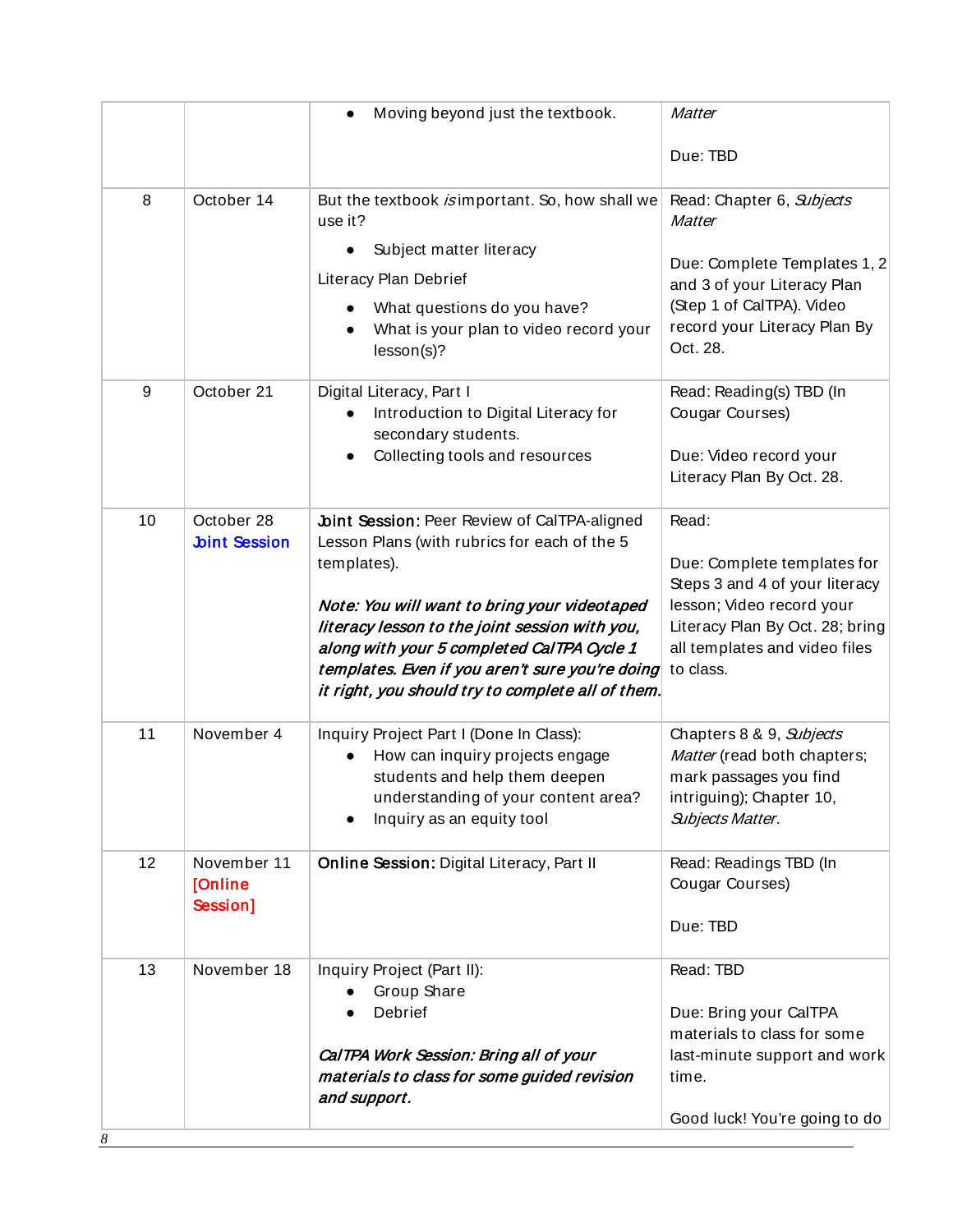|    |                      | CalTPA Submission Due Thursday, Nov. 21<br>No Late Submissions! | great.                 |
|----|----------------------|-----------------------------------------------------------------|------------------------|
| 14 | November 25          | <b>Online Session: Digital Literacy, Part III</b>               | Read: Readings TBD (In |
|    | <b>[Online</b>       | Happy Thanksgiving!                                             | Cougar Courses)        |
|    | Session]             | $\bullet$                                                       | Due: TBD               |
| 15 | December 2           | <b>Joint Session: Semester Wrap-Up; Equity</b>                  | Read: TBD              |
|    | <b>Joint Session</b> | Presentations (for 555).                                        | Due: TBD               |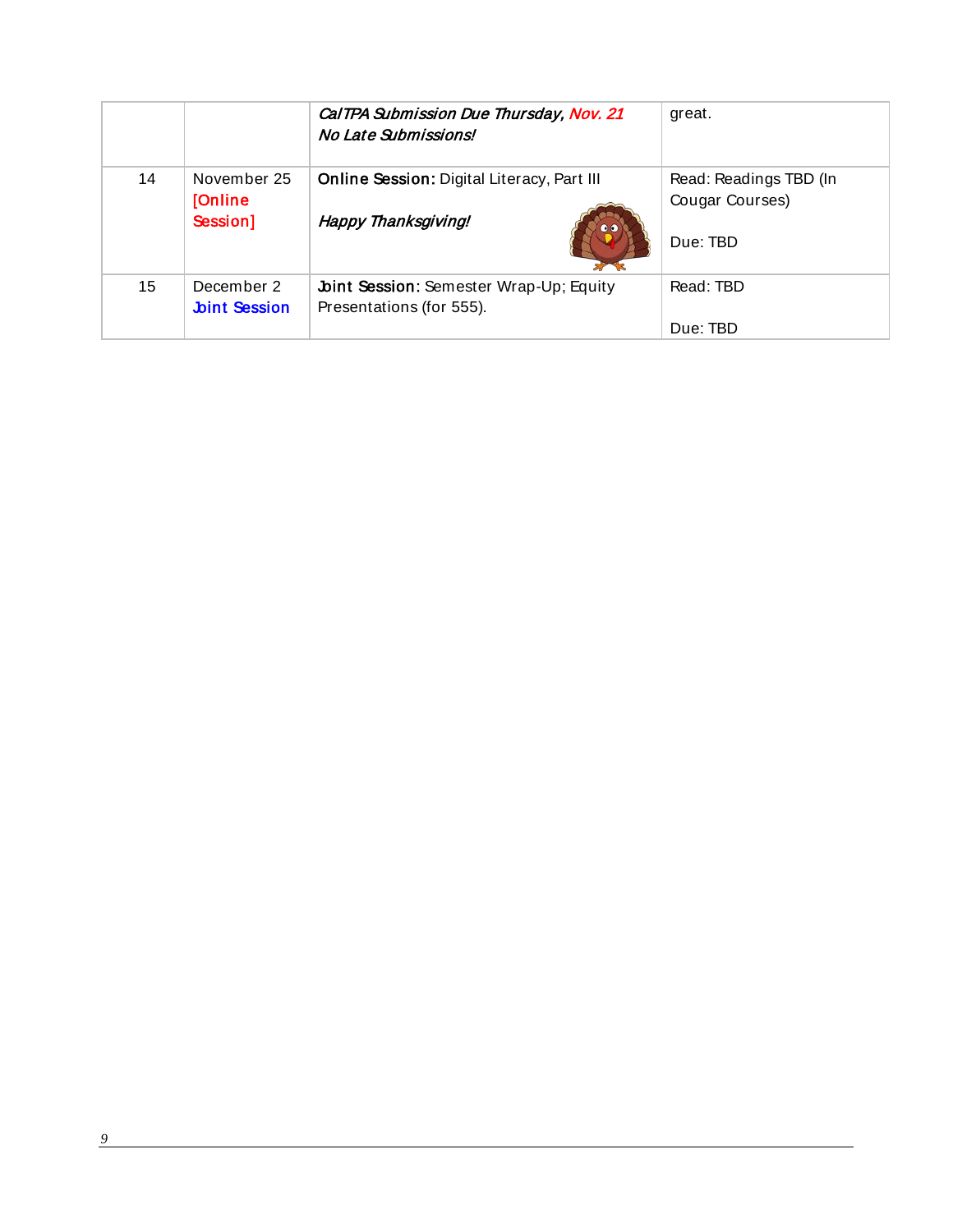#### COURSE REQUIREMENTS AND GRADED COURSE COMPONENTS

#### Course Assignments

#### <span id="page-10-1"></span><span id="page-10-0"></span>**Reading Minute (10 points)**

You will sign up to present a "reading minute" at the start of one class during the semester. The assignment is very short, and takes just 5 minutes to deliver in class, but you must be on time for class the day you present in order to get the credit. This will be your opportunity to share relevant and timely articles of interest with your colleagues.

#### Vocabulary Lesson (3rd Focus Student (10 points)

You will craft a vocabulary lesson after our joint session during Week 3 that you will turn in to all 3 of your courses. Each course will focus assessment on a piece of the assignment. This class will focus on how you plan for your 3rd focus student, in addition to how you articulate your literacy strategies.

#### Literacy Lesson (Co-Planned) (30 points)

You will choose a strategy for teaching reading that is discussed in *Subjects Matter*, Chapters 5 or 11. You will a lesson that works for what you are doing in your student teaching. The lesson needs to include a literacy component (even if it is organized around a content standard). Then, you will go teach and video the lesson, bringing that back to class to discuss and debrief. This lesson plan will be aligned to the CalTPA. Note: You may use this lesson for the CalTPA, but it is not required. You will turn in 3 things for this assignment: Getting To Know Your Students template (completed); Lesson Plan; Lesson Plan Rationale.

#### Reading Reflection Blog Post (Chapter 2, Subjects Matter) (10 points)

For this assignment you will read something from your content class in your practicum. As you read, you'll jot down notes about what your *mind* is doing that is enabling you to make sense of what you're reading. Chapter 2 from *Subjects Matter* gave you some ideas. You'll then craft a 500 word reflection in which you consider what reading strategies you used along the way, and how your experience reading that text might help you prepare your own students to read the content you're hoping they'll learn. You'll post that reflection to a blog and respond to 2 others' posts.

#### Inquiry Unit Reflection & Product (20 points)

You will work in subject area teams to explore an area of interest related to literacy in your content area. The process will be a model for how you might use inquiry projects in your own classrooms.

#### Digital Literacy Deliverables (Points TBD)

As part of our exploration of digital literacy strategies and student needs, you will have several "deliverables" that will allow you to demonstrate understanding of key concepts and approaches. Since two of the sessions on digital literacy are online, you will be responsible for reading assignment materials, following directions, and turning in your deliverables in Cougar Courses.

| • Reading Minute                                   | 10 points |
|----------------------------------------------------|-----------|
| • Vocabulary Lesson (3rd Focus Student)            | 10 points |
| • Reading Reflection (Week 2)                      | 10 points |
| • CalTPA-Aligned Literacy Lesson Plan & Reflection | 30 points |
| • Inquiry Unit Reflection $&$ Product              | 20 points |
| $\bullet$ Digital Literacy Deliverables            | TBD       |
|                                                    |           |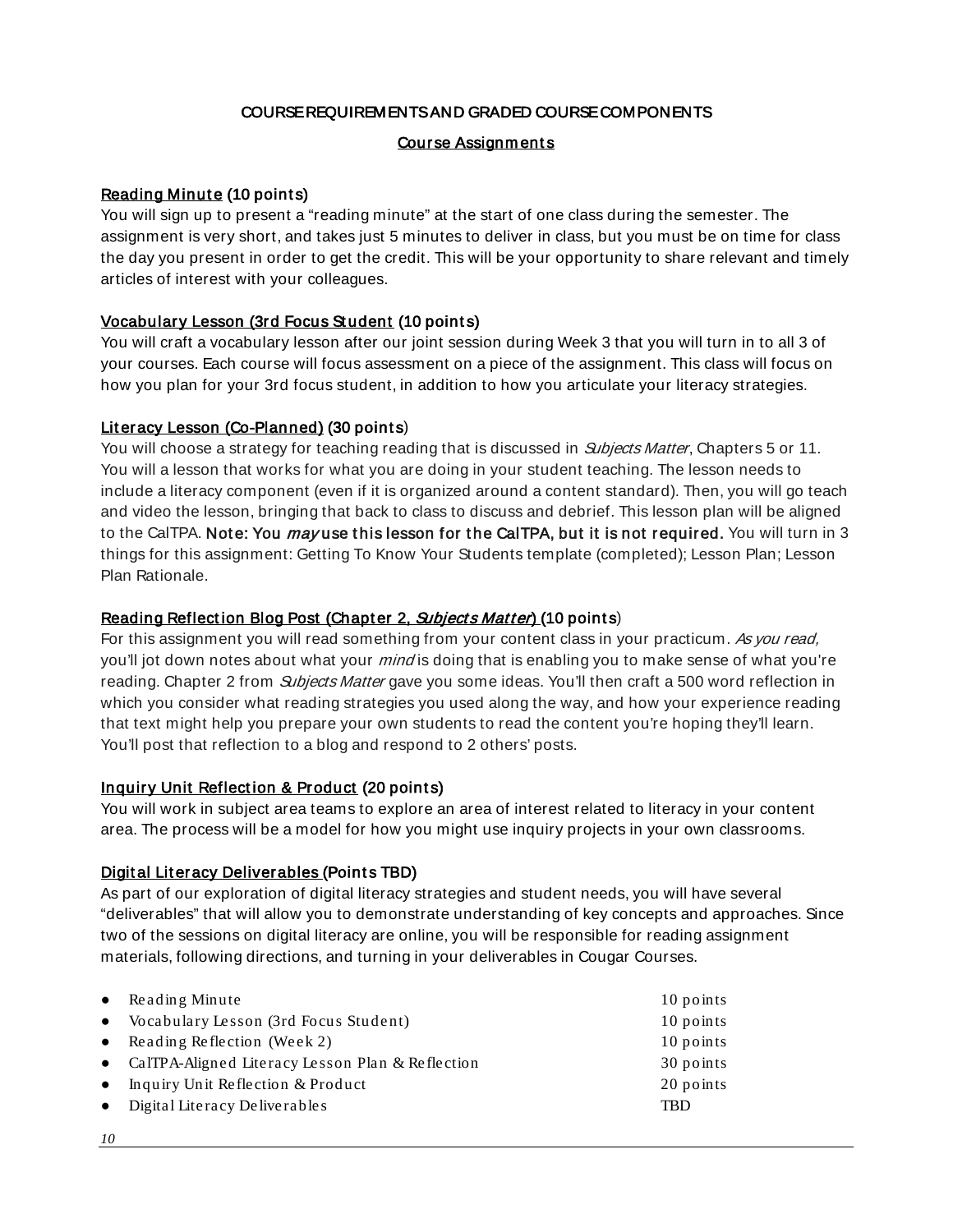#### TBD points

Note: There will be additional assignments, including in-class reflections or discussion posts, that may be added throughout the course. Advanced notice of such assignments will be provided.

## <span id="page-11-0"></span>Grading Standards

Candidates may earn up to 100 points through the above assignments. A grading percentage scale for the final grade is as follows:

 $90-100% = A$  $80 - 89% = B$  $75 - 79\% = C +$ 

#### <span id="page-11-1"></span>Final Exam Statement

There is no final exam for this course.

#### <span id="page-11-2"></span>School of Education/Course Attendance Policy

Due to the dynamic and interactive nature of courses in the School of Education, all candidates (course participants) are expected to attend all classes and participate actively. At a minimum, candidates (course participants) must attend more than 80% of class time, or s/he may not receive a passing grade for the course at the discretion of the instructor. Individual instructors may adopt more stringent attendance requirements. Should the candidate (course participants) have extenuating circumstances, s/he should contact the instructor as soon as possible. (Adopted by the COE Governance Community, December, 1997).

This course: Attendance and promptness reflect the professional dispositional behaviors required and expected in the teaching profession. A minimum grade of C+ is required in all credential courses to earn the single subject credential. Absences and late arrivals/early departures will affect the final grade. Teacher candidates may have one absence or portion of a class absence (late arrival or early departure) with no penalty. Second absence will result in a decrease of a half-letter grade (5%). Third absence, tardy, or early departure will result in a Statement of Concern and possible failure of class. Statement of Concern will require the candidate to write an action plan to resolve the issue. A total of three statements of concern on this and/or other issues combined warrant exit from the program.

No credit will be given if you miss an in class assignment or required presentation. If extenuating circumstances occur, the teacher candidate should contact the instructor as soon as possible to make appropriate arrangements.

#### <span id="page-11-3"></span>Policy on Late/Missed Work

As a general rule, late work will not be accepted. However, teacher candidates are encouraged to discuss individual circum stances in regard to assignments should it become necessary. Instructors reserve the right to develop individual contracts based on the needs of the candidate. **I encourage you** to reach out to me as soon as you know you may have difficulty completing an assignment in a timely manner, and/or if you have any questions about assigned work.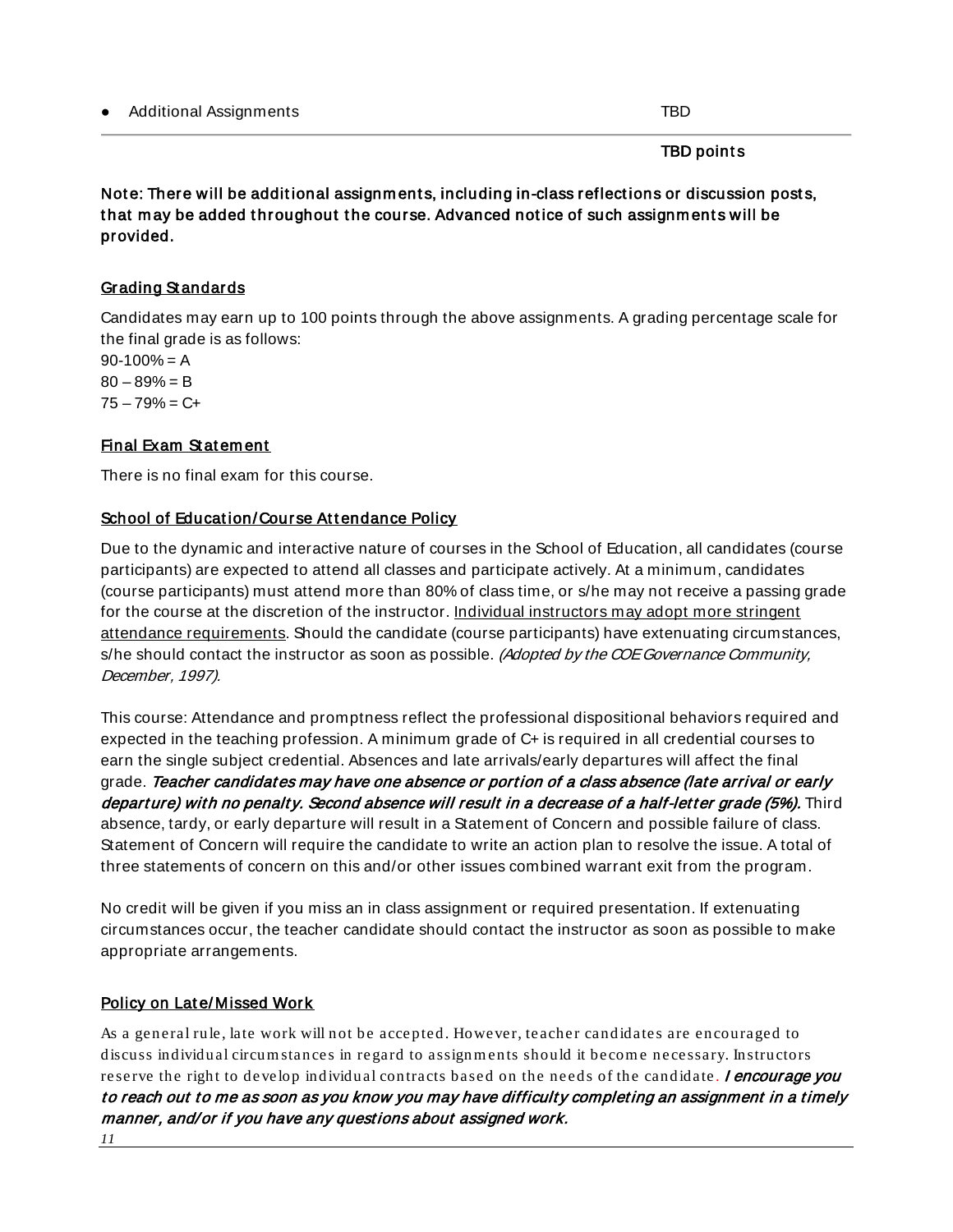#### **GENERAL CONSIDERATIONS**

#### <span id="page-12-1"></span><span id="page-12-0"></span>CSUSM Academ ic Honest y Policy

Students will be expected to adhere to standards of academic honesty and integrity, as outlined in the Student Academic Honesty Policy. All assignments must be original work, clear and error-free. All ideas/material that are borrowed from other sources must have appropriate references to the original sources. Any quoted material should give credit to the source and be punctuated accordingly.

Academic Honesty and Integrity: Students are responsible for honest completion and representation of their work. Your course catalog details the ethical standards and penalties for infractions. There will be zero tolerance for infractions. If you believe there has been an infraction by someone in the class, please bring it to the instructor's attention. The instructor reserves the right to discipline any student for academic dishonesty, in accordance with the general rules and regulations of the university. Disciplinary action may include the lowering of grades and/or the assignment of a failing grade for an exam, assignment, or the class as a whole.

Incidents of Academic Dishonesty will be reported to the Dean of Students. Sanctions at the University level may include suspension or expulsion from the University.

Refer to the full Academic Honesty Policy at: [http://www.csusm.edu/policies/active/documents/Academic\\_Honesty\\_Policy.html](http://www.csusm.edu/policies/active/documents/Academic_Honesty_Policy.html)

#### <span id="page-12-2"></span>**Plagiarism**

As an educator, it is expected that each candidate (course participant) will do his/her own work, and contribute equally to group projects and processes. Plagiarism or cheating is unacceptable under any circumstances. If you are in doubt about whether your work is paraphrased or plagiarized see the Plagiarism Prevention for Students website [http://library.csusm.edu/plagiarism/index.html.](http://library.csusm.edu/plagiarism/index.html) If there are questions about academic honesty, please consult the University catalog.

#### <span id="page-12-3"></span>Students with Disabilities Requiring Reasonable Accommodations

Students with disabilities who require reasonable accommodations must seek approval for services by providing appropriate and recent documentation to the Office of Disability Support Services (DSS). This office is in Craven Hall 4300, contact by phone at (760) 750-4905, or TTY (760) 750-4909. Students authorized by DSS to receive reasonable accommodations should meet with their instructor during office hours. Alternatively, in order to ensure confidentiality, in a more private setting.

#### If you have any issues in this regard that you would like to bring to my attent ion, please do. I am happy to work with you to make sure your experience in my class is a comfortable one. Please don't hesitate to reach out to me if you think you might benefit from adjustments or accommodations.

#### <span id="page-12-4"></span>**Credit Hour Policy Statement**

Per the University Credit Hour Policy:

● In this course with face-to-face instruction students are expected to spend a minimum of two hours outside of the classroom each week for each unit of credit engaged in learning. (Note that for courses with a "lecture" mode of instruction over an entire semester, each unit of credit corresponds to an 'hour' of class-time and two hours of student learning outside of class).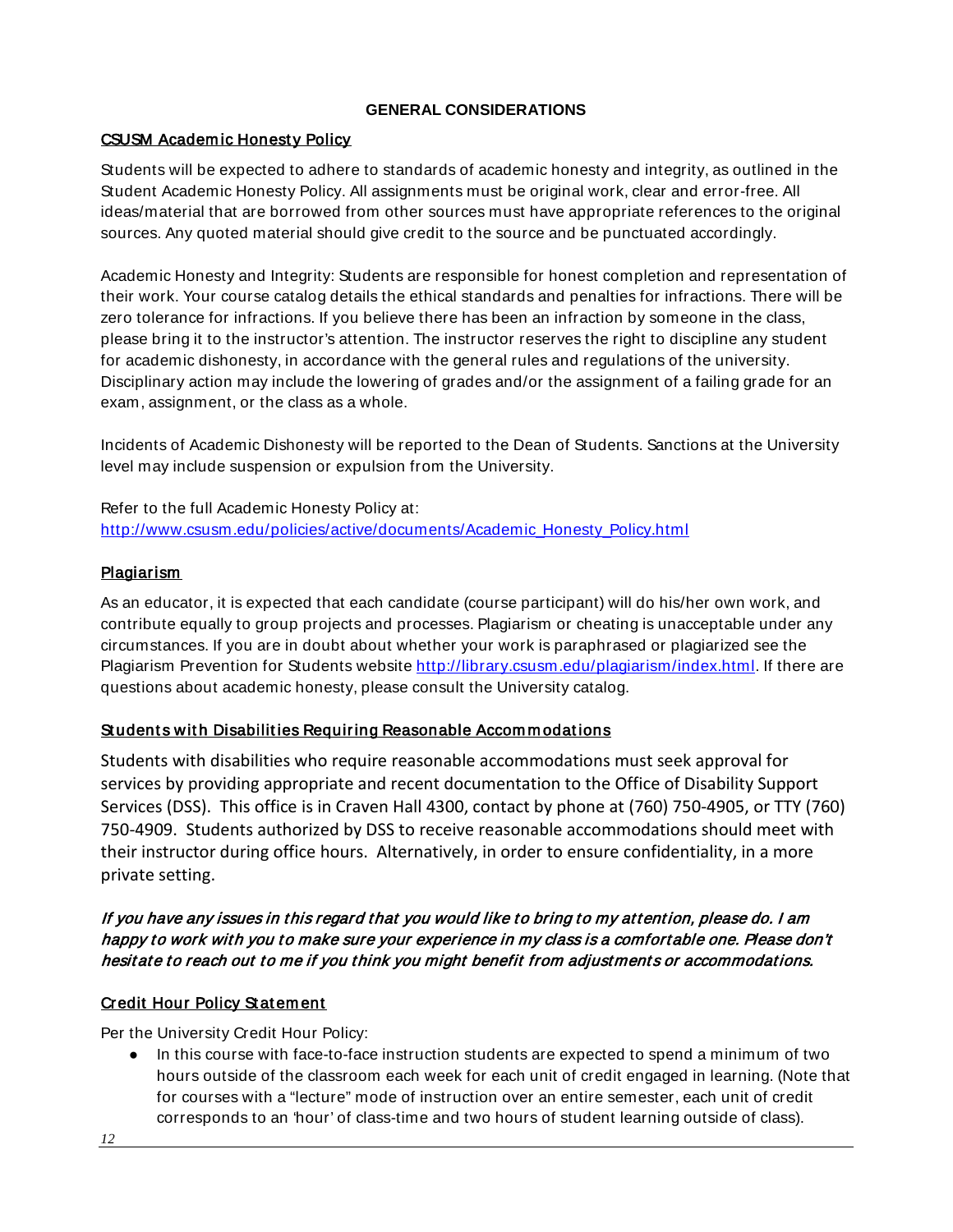#### <span id="page-13-0"></span>All University Writing Requirem ent

Teacher Candidates will fulfill the writing requirement of 2500 words through written reflections, lesson plans, blogs, Action Research and Planning and Instructional Commentaries as required by CalTPA.

#### <span id="page-13-1"></span>Elect ronic Com m unicat ion Prot ocol

Electronic correspondence is a part of your professional interactions. If you need to contact the instructor, e-mail is often the easiest way to do so. It is my intention to respond to all received e-mails in a timely manner. Please be reminded that e-mail and online discussions are a very specific form of communication, with their own nuances and etiquette. For instance, electronic messages sent in all upper case (or lower case) letters, major typos, or slang, often communicate more than the sender originally intended. With that said, please be mindful of all e-mail and online discussion messages you send to your colleagues, to faculty members in the School of Education, or to persons within the greater educational community. All electronic messages should be crafted with professionalism and care.

Things to consider:

- Would I say in person what this electronic m essage specifically says?
- How could this message be misconstrued?
- Does this message represent my highest self?
- Am I sending this electronic message to avoid a face-to-face conversation?

In addition, if there is ever a concern with an electronic message sent to you, please talk with the author in person in order to correct any confusion.

Per university policy, please use my CSUSM e-mail address to communicate with me about any issues (rather than my personal e-mail). That address is svansteenbergen@csusm.edu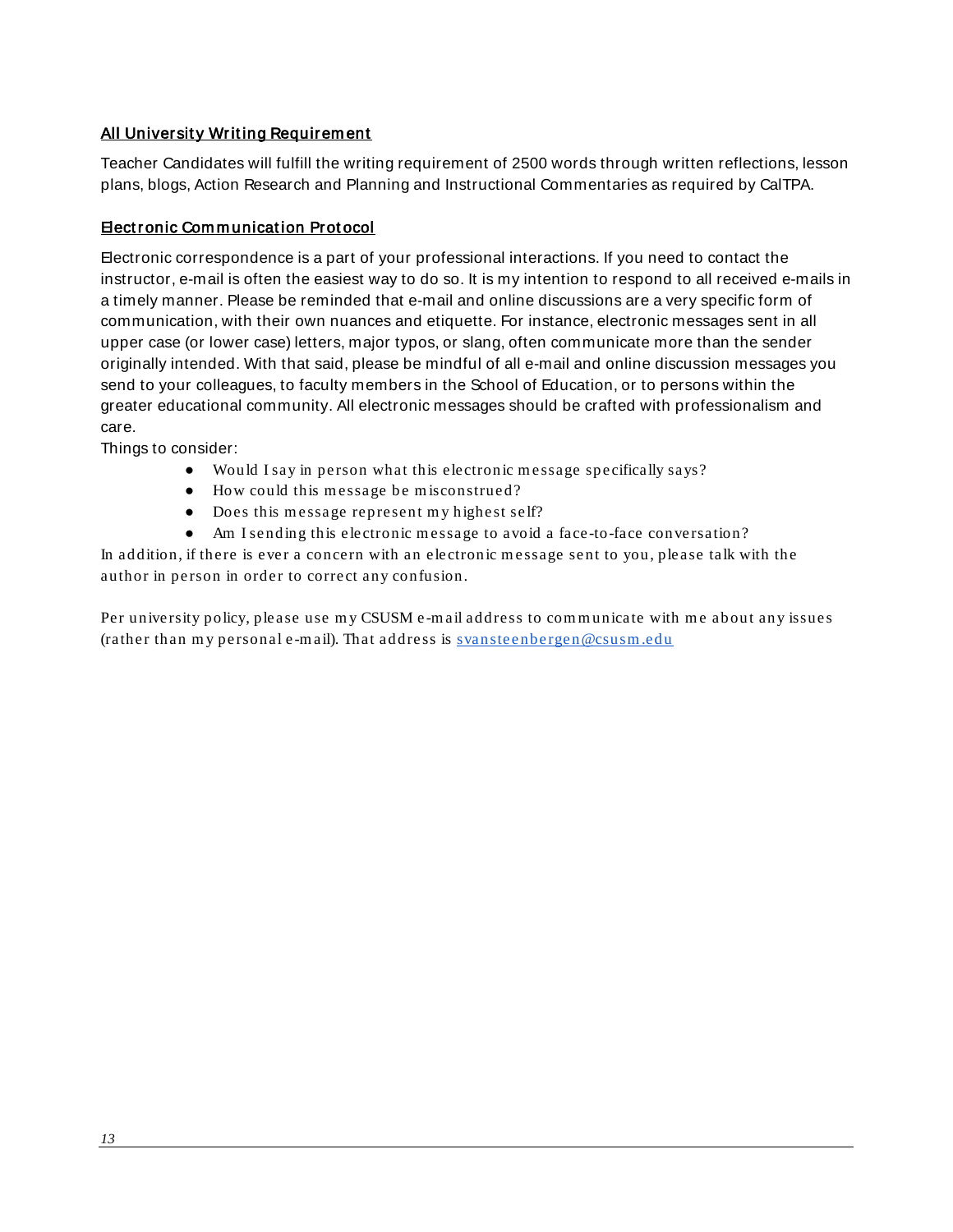## Holist ic Assignm ent Rubric EDSS 521: Fall 2019

## This holistic assignment rubric will be used on all assignments, except those with a specific scoring guide or rubric.

#### **Work that earns an "A" (**✓**+) shows evidence that the student:**

- ❑ Makes impressive progress toward meeting their own goals and the goals of the assignment.
- ❑ Actively engages in the reflection and reading processes, consistently developing thoughtful and sensitive responses, showing insightful interpretations, and using a variety of reading strategies (making connections, speculating, drawing inferences, reflecting, challenging the text, etc.).
- ❑ Actively and productively engages in reflective processes, demonstrating a genuine and consistent commitment to using the process to develop as a teacher.
- $\Box$  Effectively uses evidence to support conclusions about their own learning.
- ❑ Actively and responsibly participates in class discussions, sharing, and activities, always supporting the learning of the whole class, consistently showing motivation and self-discipline OR show impressive growth in doing so.
- ❑ Demonstrates serious commitment to their learning, making full use of the learning opportunities available to them and searching out the implications of their learning for future use.
- □ Submits writing assignments that are well edited, properly formatted, thoughtfully com posed (w ell organized, wit h a clear beginning, m iddle and end), and well support ed by evidence, examples, quotes, etc.

## **Work that earns an "B" (**✓**) shows evidence that the student:**

- ❑ Makes reasonable progress toward meeting many personal goals and goals of the assignment.
- ❑ Actively engages in the reflection and reading processes, developing mostly thoughtful and sensitive responses, showing original interpretations, and using several reading strategies (making connections, speculating, drawing inferences, reflecting, forming opinions, etc.).
- ❑ Productively engages in reflective processes, demonstrating a fairly consistent commitment to using the process to develop as a teacher.
- □ Somewhat effectively uses evidence to support conclusions about their own learning.
- ❑ Actively and responsibly participates in class discussions, sharing, and activities most of the time, supporting the learning of the whole class, usually showing motivation and self-discipline or show growth toward doing so.
- ❑ Complies with the assignment expectations, making use of learning opportunities as they are presented but not consistently taking responsibility for "owning" the learning or for seeing implications for future use.
- $\Box$  Submits writing assignments that are well edited, properly formatted, thoughtfully composed (with some organization and flow), and well supported by evidence, examples, quot es, et c.

## **Work that earns an "C" (**✓**-) shows evidence that the student:**

❑ Makes some progress toward meeting most personal goals partially OR meeting only a few goals of the assignment.